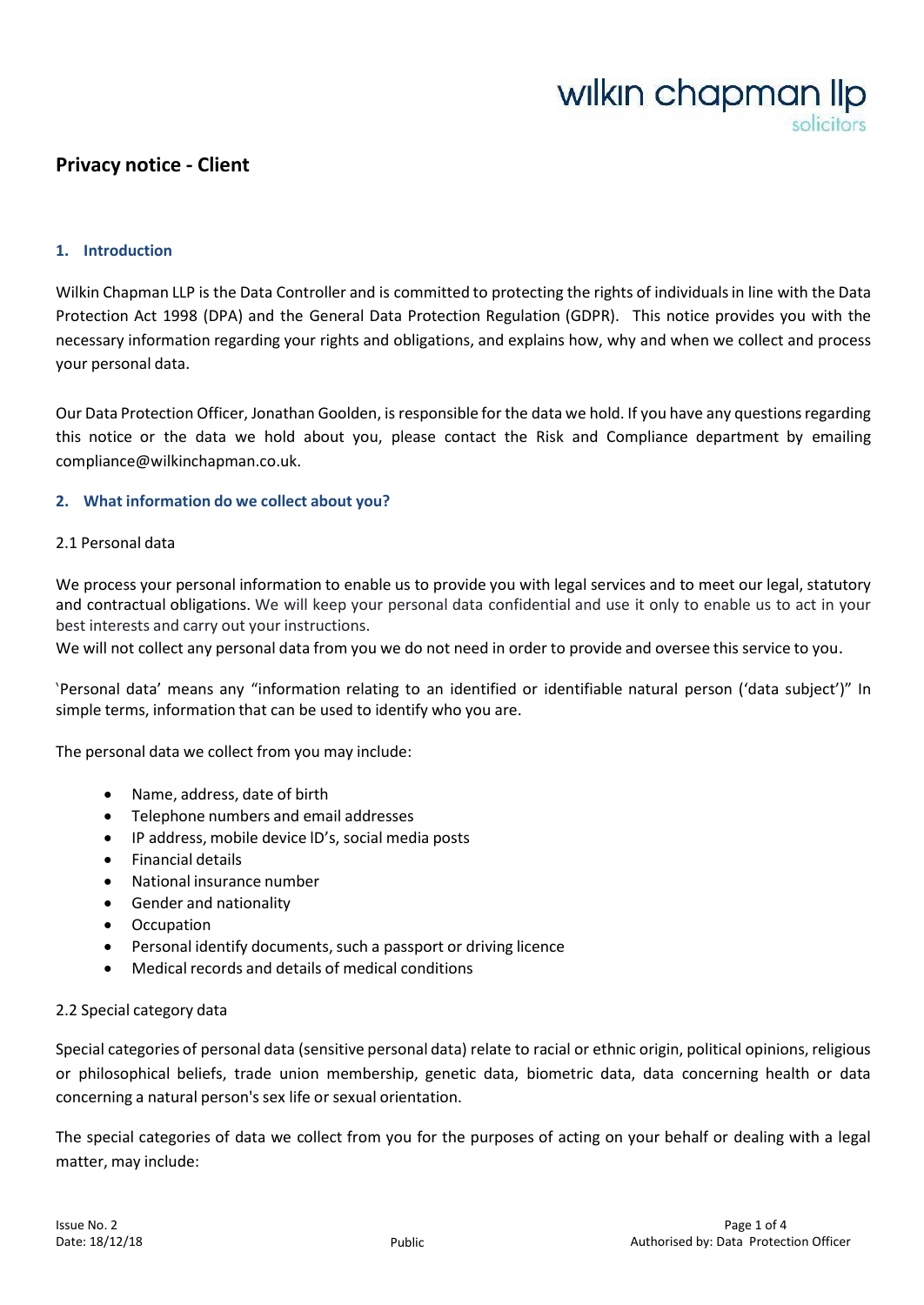- Medical information
- Information relating to children in Personal Injury, Family or other legal matters
- Information relating to sex life or sexual orientation in Family legal matters
- Ethnic origin or race, when applicable to a legal matter
- Any other special category data, where specifically required for the purpose of carrying out a legal contract at your request

In order for us to process your special category data we would need to establish a legal basis for doing so. We would not process your sensitive data unless:

- you gave us your explicit consent to do so or
- it related to sensitive data which you had already made public or
- the processing was necessary in order to protect your vital interests and you were physically or legally incapable of giving consent
- where it is necessary for reasons of substantial public interest
- where there is some other legal basis that allows us to use the information.

You are free to withdraw your consent at any time. If consent is withdrawn you may have the right to have your personal data erased and it will no longer be used for processing, subject to provisions in the GDPR.

# **3. How will your information be used?**

We will use your data to:

- provide you with legal services you have requested from us
- fulfill our contractual obligations to you
- obtain further information about you or a company you represent
- fulfill any compliance or legal obligation to which we are subject
- verify your identity
- process your payment details
- collect and recover monies owed to us

## **4. What is the legal basis for processing your personal data?**

We may lawfully process your personal data where we have a lawful basis for doing so. Lawful bases include holding and using your data to fulfil our contractual obligations to you or to ensure your contractual obligations to us are met, to enable us to comply with our statutory and regulatory obligations or where we (or a third party to whom you disclose it) have a legitimate interest in holding and using your information. In all cases we will consider your legitimate interests, rights and freedoms.

## **5. Sharing and disclosing your information**

We may share your information with other professionals such as Solicitors, Barristers, Experts, Accountants, Banks, Building Societies, Estate Agents, Licensed Conveyancers, Insurance Companies or other third parties who are acting on your behalf in connection with the matter for which we are providing legal services to you. We regard such processing of personal data as lawful processing as it is linked to the performance of our contractual obligations to you or for compliance with a legal obligation to which we are subject.

We require all third party service providers to keep your personal information confidential and to use it only forspecific purposes and in accordance with our instructions.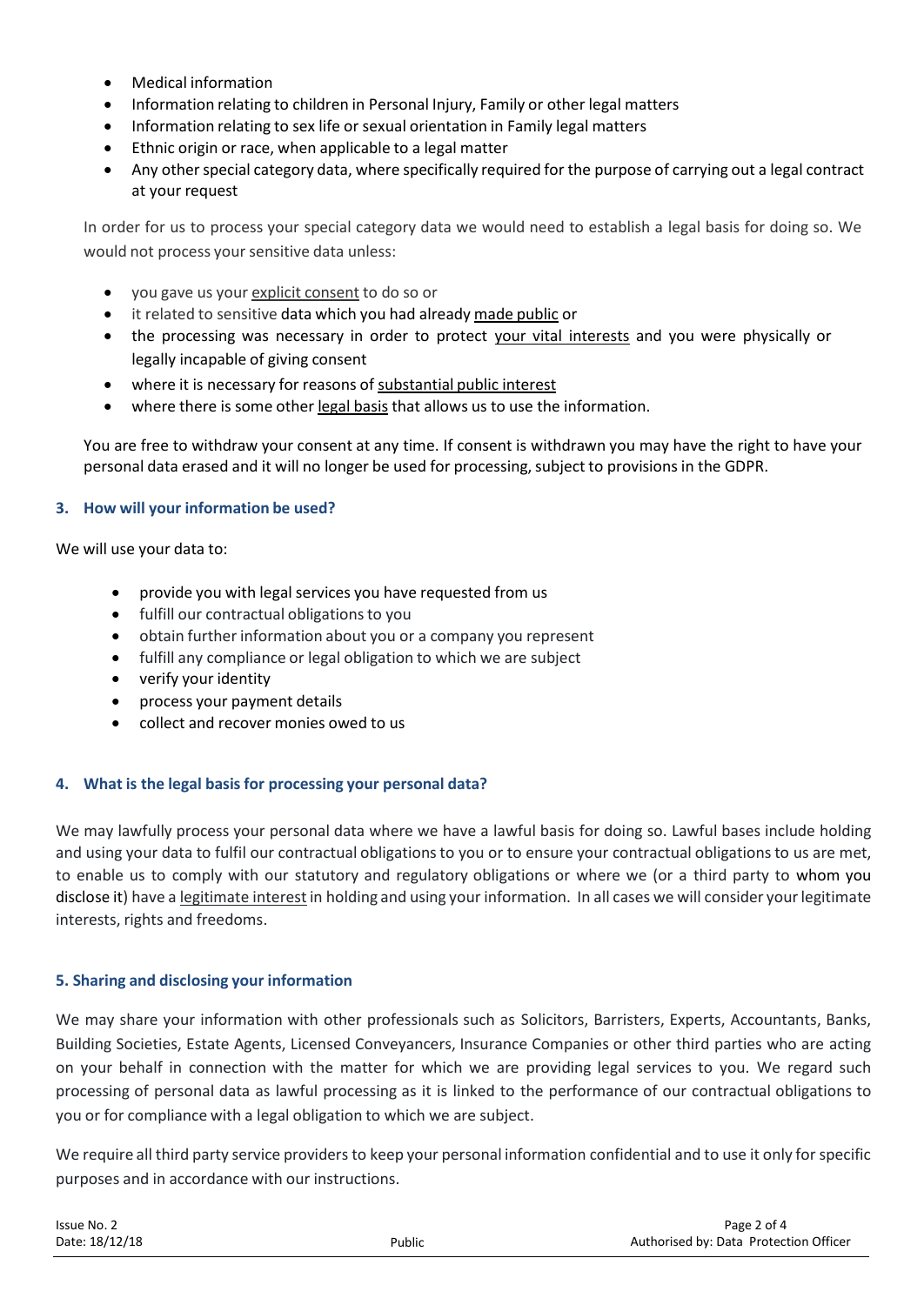We may use or share any of your personal data which you made public for purposes of communicating with you. We regard such processing of personal data as lawful processing as it is held on publicly accessible databases, registers or lists and its use by us will be compatible with the reasons that justify its presence on such databases, registers or lists.

It may be necessary to share your personal data with credit reference agencies, fraud prevention agencies, the Solicitors Regulation Authority, National Crime Agency, Serious Fraud Office, Information Commissioner's Office, Legal Aid Agency and other regulators and authorities who require reporting of processing activities under certain circumstances.

We will not use, share or transfer any information that you provide to us other than to send you information about our services that we consider relevant to you, subject to your express consent to hold and use your information for such purposes.

# **6. Data transfersto third countries and the safeguardsin place**

Third Countries are any countries outside the European Union and the European Economic Area for whom the GDPR does not apply. Some of these countries do not have adequate data protection controls.

We will not transfer your personal data to third countries without:

- advising you of the risks involved and
- your explicit consent to the proposed transfer.

# **7. How long will your information be held?**

We will keep your personal data for no longer than is necessary for the above specified purposes. This is likely to be a minimum period of 6 years after which time it will be confidentially destroyed. In some cases data is kept for a longer period of time to adhere to the Limitation Act; a copy of our Data Retention Schedule is available upon request. Where we are relying solely on your consent we will keep your personal data until you either:

- withdraw your consent or
- we no longer consider it necessary to keep your personal data, whichever occurs first.

This is subject to our obligations to adhere to any overriding legal requirements.

## **8. Automated decision making**

We do not use automated decision-making processes.

## **9. Your rights**

You have a right to access the personal information we hold about you. This includes your right to:

- know what personal data we hold about you
- know with whom we have shared/or will share you personal data with
- know how long we will store your personal data
- object to the processing of your personal data
- ask us to stop using/storing the information we hold about you where it is inaccurate, where we no longer need to use the information or where there is no lawful basis for us to continue to process it\*
- ask us to erase the information we hold about you. (The right to be forgotten)